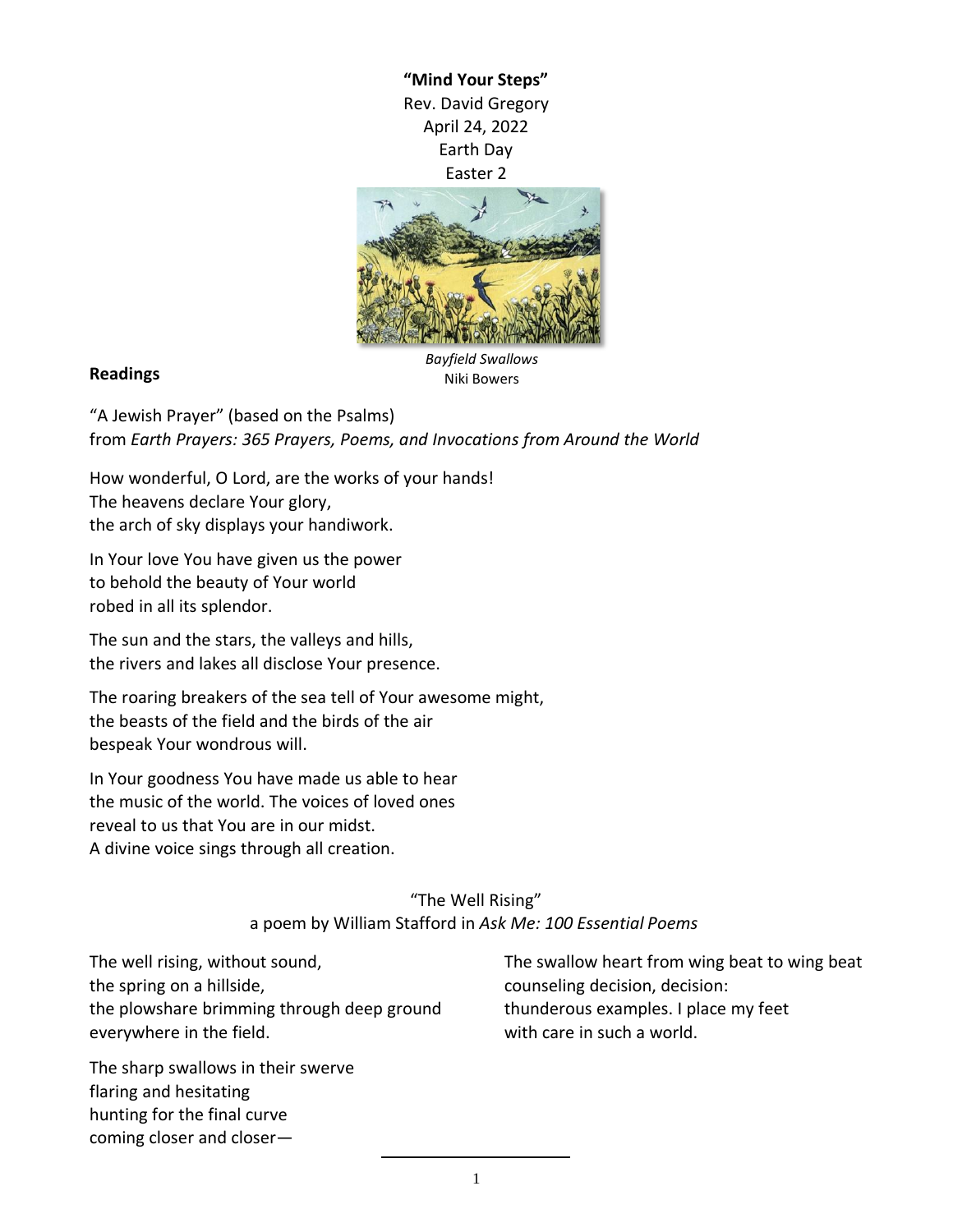When you look at the ocean, what do you see? As you gaze at the moon or the stars at night, what do you perceive? If you look at the green hillsides refreshed by the recent rains, the array of wildflowers decorating the landscape, what do they inspire in you? This is the season of resurrection, when we experience earth's awakening all around us. And that awakening is so easy to notice right now, surrounded by the sounds of birds in celebration of new life, pathways scented with jasmine and eucalyptus, green hillsides covered in a blaze of wildflowers, skies that are clear and blue.

We don't want to barrel our way into the summer season without noticing the miracle of metamorphosis unfolding all around us. Having made our way past the big bang celebration of Easter Day, it's time to slow things down and savor the creative moments that are flowing their way to us. How fitting that this second Sunday of Easter so closely coincides with Earth Day, an observance that began fifty-two years ago in an incubator of bipartisan cooperation and, I might add, in the midst of a Republican administration. From a rather humble beginning, it has exploded into a global movement of people and organizations who can hear the alarm bells ringing, and who are constantly calling us toward the kinds of change that can help us heal some of the damage we have done, bring us back into right relationship with our environment. It's an endeavor that is good and right, and for spiritual communities like ours, it is an opportunity to express our faith in a way that is congruent with our recognition that Divine Spirit resides within all people and all things.

Yesterday I was walking up the driveway from the garage where I park my car and could not help but notice a rather good-sized snake coiled up on the warm concrete beside a retaining wall. It's not something I see often on the property where I live, and it gave me a bit of a start. But once the initial shock wore off, and once I'd established a comfortable sense of distance, I said to the snake, "Oh, hello. Nice to see you today!" as I scurried up the four flights of stairs to my apartment which suddenly felt quite safe to me up there in the sky. No offense to any snakes, but I like birds better. I digress.

With the hubbub of Easter past us, I decided this week to immerse myself in this idea of Earth Day, which eventually led me to [earthday.org](https://www.earthday.org/) , a wonderfully resourced website for a day like this. Though I was twelve years old on the first Earth Day, and though I do remember hearing about it on the evening news, I decided to refresh my memory about its history, purpose and meaning. I was going to summarize a short piece of what's on the website, but instead I am going to read for you some of what I found there.

In the decades leading up to the first Earth Day, Americans were consuming vast amounts of leaded gas through massive and inefficient automobiles. Industry belched out smoke and sludge with little fear of the consequences from either the law or bad press. Air pollution was commonly accepted as the smell of prosperity. Until this point, mainstream America remained largely oblivious to environmental concerns and how a polluted environment threatens human health. However, the stage was set for change with the publication of Rachel Carson's New York Times bestseller *Silent Spring* in 1962. The book represented a watershed moment, selling more than 500,000 copies in 24 countries as it raised public awareness and concern for living organisms, the environment and the inextricable links between pollution and public health.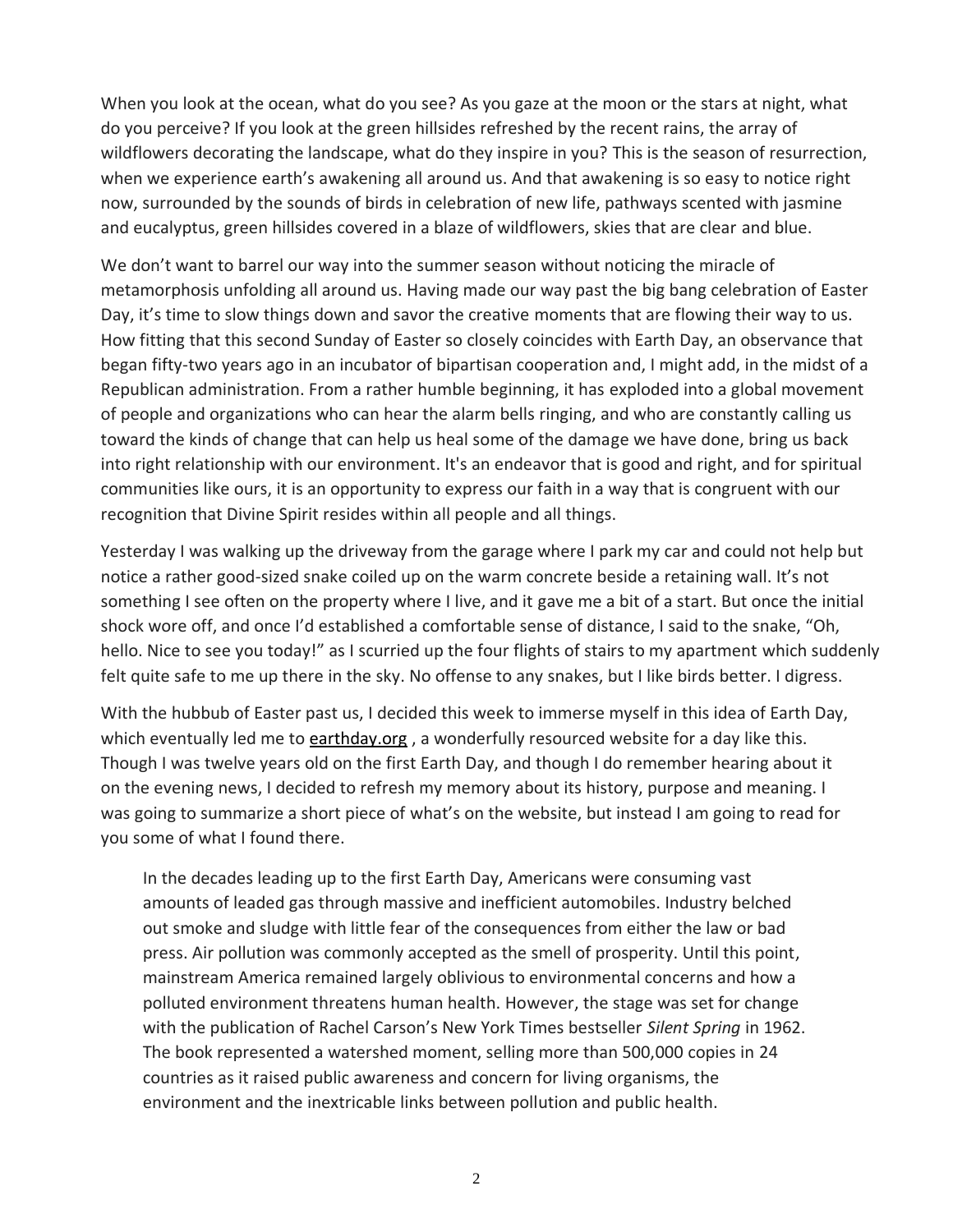Senator Gaylord Nelson, the junior senator from Wisconsin, had long been concerned about the deteriorating environment in the United States. Then in January 1969, he and many others witnessed the ravages of a massive oil spill in Santa Barbara, California. Inspired by the student anti-war movement, Senator Nelson wanted to infuse the energy of student anti-war protests with an emerging public consciousness about air and water pollution. Senator Nelson announced the idea for a teach-in on college campuses to the national media, and persuaded Pete McCloskey, a conservation-minded Republican Congressman, to serve as his co-chair. They recruited Denis Hayes,a young activist, to organize the campus teach-ins, and they choose April 22, a weekday falling between Spring Break and Final Exams, to maximize the greatest student participation.

Recognizing its potential to inspire all Americans, Hayes built a national staff of 85 to promote events across the land, and the effort soon broadened to include a wide range of organizations, faith groups, and others. They changed the name to Earth Day, which immediately sparked national media attention, and caught on across the country. Earth Day inspired 20 million Americans — at the time, 10% of the total population of the United States — to take to the streets, parks and auditoriums to demonstrate against the impacts of 150 years of industrial development which had left a growing legacy of serious human health impacts. Thousands of colleges and universities organized protests against the deterioration of the environment, and there were massive coast-to-coast rallies in cities, towns, and communities. Groups that had been fighting individually against oil spills, polluting factories and power plants, raw sewage, toxic dumps, pesticides, freeways, the loss of wilderness and the extinction of wildlife united on Earth Day around these shared common values.

Earth Day 1970 achieved a rare political alignment, enlisting support from Republicans and Democrats, rich and poor, urban dwellers and farmers, business and labor leaders. By the end of 1970, the first Earth Day led to the creation of the United States Environmental Protection Agency and the passage of other first of their kind environmental laws, including the National Environmental Education Act, the Occupational Safety and Health Act, and the Clean Air Act. Two years later Congress passed the Clean Water Act. A year after that, Congress passed the Endangered Species Act, and soon after the Federal Insecticide, Fungicide, and Rodenticide Act. These laws have protected millions of men, women and children from disease and death and have protected hundreds of species from extinction.

Last week we spoke about the rhythms of the liturgical calendar, how they inspire us to tell our stories again and again, to maintain the cycles of all that makes us human, of all that connects us to the history of expressing what seems inexpressible. Earth Day, I believe, is central to a newer liturgical calendar, one that speaks of a new resurrection, not of a Jesus who ascended into a far-away heaven, but a resurrection of Mother Earth herself.